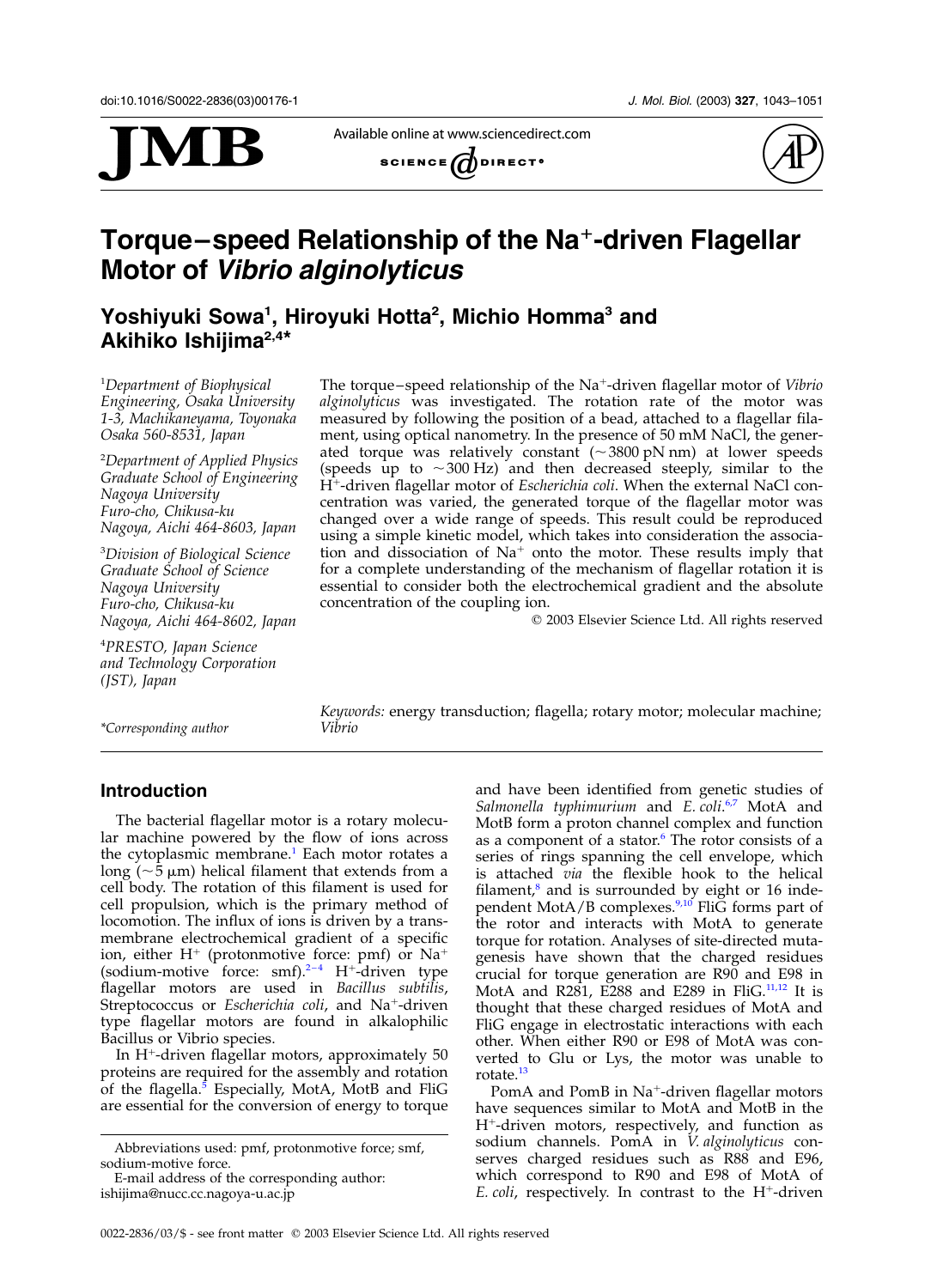<span id="page-1-0"></span>

Figure 1. Schematic of a measurement system of Na<sup>+</sup>-driven flagellar motor rotation in NMB136 cells. An NMB cell was immobilized on the glass surface and a bead was attached to its flagellar filament. The phasecontrast image of the bead was projected onto the face of a quadrant-type photodiode (see the text for details).

motor, reversal of the charge of either R88 or E96 had no effect on flagellar rotation of the  $Na^+$ -driven motors.<sup>[14](#page-7-0)</sup> Torque generation of Na<sup>+</sup>-driven motors requires the additional components MotX and Mot $Y^{\overline{15,16}}$  $Y^{\overline{15,16}}$  $Y^{\overline{15,16}}$  The components of the H<sup>+</sup>-driven flagellar motor had no similarities with MotX and MotY, except for the fact that the C terminus of MotY has a peptidoglycan-binding motif.<sup>[17](#page-7-0)</sup> MotX and MotY are located in the outer membrane<sup>[18](#page-7-0)</sup> and interact with each other.<sup>[19](#page-7-0)</sup> MotX and MotY appear to be components unique to the  $Na<sup>+</sup>$ -driven flagellar motors; however, their precise roles have not been determined. Although there are differences between  $H^+$ -driven and Na<sup>+</sup>-driven motors, it is thought that both motors operate by the same underlying mechanism because PomA defective V. alginolyticus cells can regain flagellar rotation by expressing MotA of Rhodobacter sphaeroides, which has a H<sup>+</sup>-driven motor.<sup>[20](#page-7-0)</sup>

Many models explaining the mechanism of the bacterial flagellar rotation have been proposed.<sup>[21,22](#page-7-0)</sup> To verify these models, the function of the rotary motor must be investigated. The most common method for investigating flagellar rotation has been the tethered cell method.<sup>[23](#page-7-0)</sup> This method involves attaching a single flagellar filament to a microscope coverslip using antibodies against the filament and observing the rotation of the cell body. This is a very convenient method from the view-point that no specialized equipment is necessary. However, the motor operates at approximately 10 Hz due to the unnatural high loads imposed on the motor. Normal flagella rotate at speeds greater than  $100 \text{ Hz.}^{24}$  $100 \text{ Hz.}^{24}$  $100 \text{ Hz.}^{24}$  In an extension of the tethered cell method, the method of electrorotation has been applied to study flagellar motors. $25$ This method controlled the rotation rates of cells by applying an external torque and clarified the torque–speed relationship of E. coli.<sup>[26](#page-7-0)</sup> Another effective method of measuring flagellar rotation

involves laser dark-field microscopy.[27](#page-7-0) In this method, a thin laser beam irradiates the flagellar filament and the rotation rate under natural load conditions can be measured from the intensity change of the scattered light with high temporal resolution. The average rotation rate using this method is reasonably stable; however, there are abrupt slowdowns, pauses and reversals of the rotation.

A method used to measure the displacement of biological molecules with high temporal and spatial resolutions has been developed recently. This method involves attaching a bead as a marker to molecules and projecting the bead image onto a photo-detector. $28$  This method has greatly advanced the studies of motor proteins that perform sliding movements, such as kinesin and myosin.<sup>29-31</sup> This bead assay has also been applied to studies of the flagellar motors. A spherical bead was attached to the flagellum or hook and the position of the bead was followed by photo-detector.<sup>[32](#page-8-0)</sup> Careful experiments using a bead assay confirmed the torque–speed relationship of the H<sup>+</sup>-driven flagellar motor in E. coli.<sup>[32,33](#page-8-0)</sup>

In this study, the flagellar rotation of the  $Na^+$ driven motor in V. alginolyticus was measured using a bead assay. The torque–speed relationship of the Na<sup>+</sup>-driven flagellar motor is similar to that of the  $H^+$ -driven flagellar motor. This result suggests that the mechanism of torque generation in both  $Na<sup>+</sup>$  and H<sup>+</sup>-driven is similar. A kinetic model applied to the data could reproduce the effect of NaCl concentration in the medium on the generated torque.

## **Results**

## Measurement of flagellar rotation using a bead assay

The rotation rates of  $Na^+$ -driven flagellar motors in V. alginolyticus NMB136 have been measured by attaching a poly-L-lysine modified bead to a flagellar filament as a marker (Figure 1). NMB136 cells are useful for measurements of flagellar rotation, because (1) these cells have a single polar flagellar motor, no lateral flagella ( $\text{Laf}^{-}$ ), and (2) a flagellum rotates unidirectionally, i.e. without the clockwise direction (Che<sup>-</sup>).<sup>[34](#page-8-0)</sup> The polar flagellar filament of *V. alginolyticus* is sheathed, and the components of the sheath are thought to be similar to that of the outer membrane. $35$  Because beads have not been rarely observed attached to the cell body under our experimental conditions and the membrane enclosing the filament is supposed to be too fragile to rotate with the beads, it is likely that the poly-L-lysine modified beads attached to exposed areas on the filaments. To follow the position of the beads with sub-millisecond and nanometer resolution, a phase-contrast image of the bead was projected onto the face of a quad-rant-type photodiode.<sup>[36](#page-8-0)</sup> Currents from each of the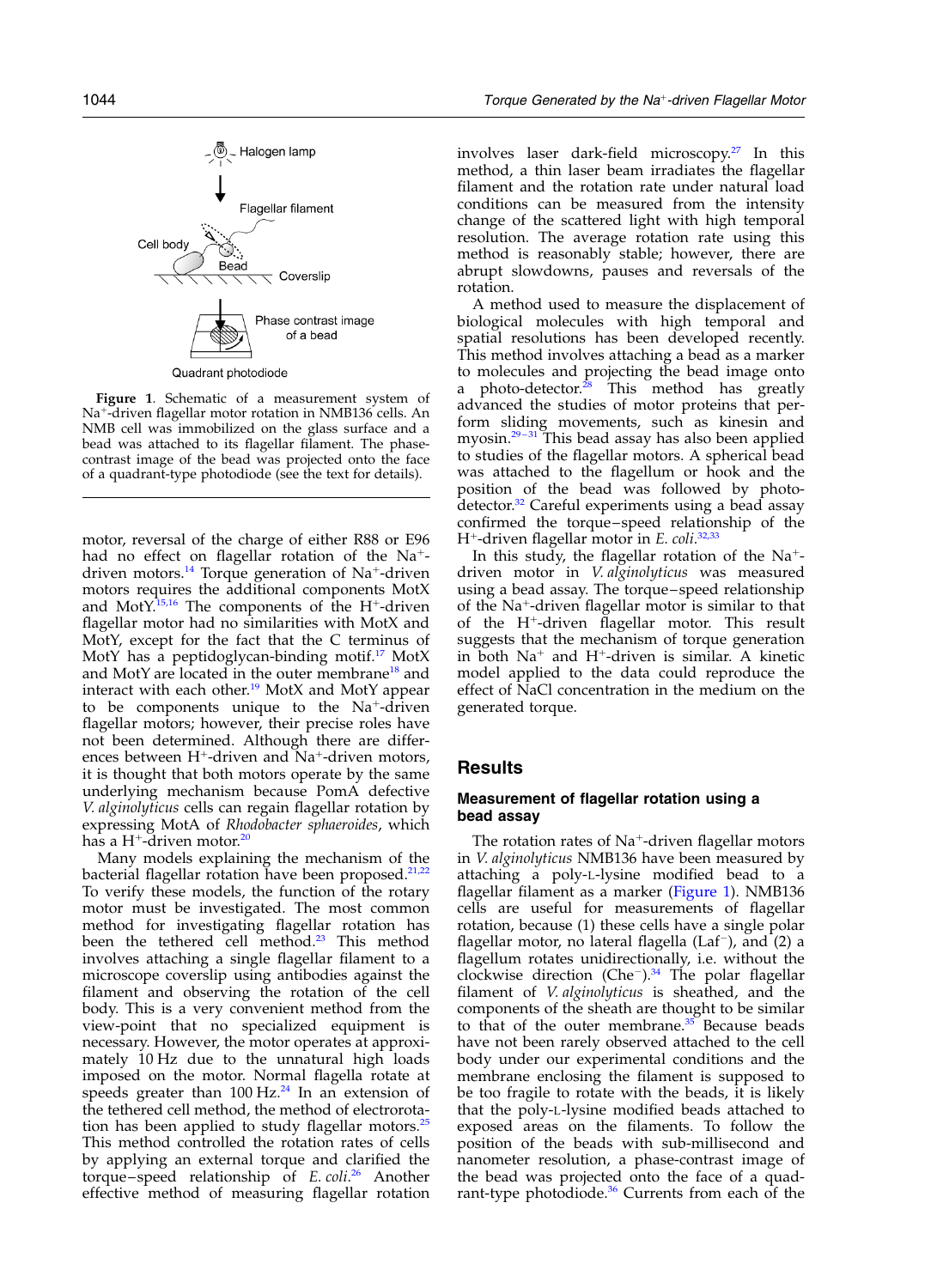<span id="page-2-0"></span>

**Figure 2.** Typical example of the data. (a)  $X$  and  $Y$  signals of the position of a bead attached to the flagellar filament are shown as a function of time. The size of the bead was 1.08  $\mu$ m in diameter. The external NaCl concentration was 50 mM. The signals were passed through a low-pass filter of 1 kHz. (b) The FFT spectrum of the signal from 1.0 second using the same data as in (a). (c) A two-dimensional  $X-Y$  plot of the data shown in (a). Broken lines are the major and minor axes of the ellipsoid.

four quadrants were converted to voltages, and the X signal and Y signal of the bead position were calculated through a differential amplifier. Figure  $2(a)$  shows the typical time-course of the X and Y signals of the bead position when a bead  $1.08 \mu m$ in diameter was attached to a flagellar filament. Since the bead was rotating, the  $X$  and  $Y$  signals appeared as sinusoidal curves with a  $90^{\circ}$  phase shift. The FFT spectrum in the  $X$  signal (or  $Y$  signal) had a single peak, and its frequency was 133 Hz, so this has been taken as the rotation rate of the flagellar motor (Figure  $2(b)$ ). The experimental



Figure 3. (a) The effect of NaCl concentration on the swimming speed of V. alginolyticus NMB136 cells. Each point shows the average swimming speed for 50 cells measured in several independent experiments in the presence of varying NaCl concentrations. The Y-axis on the right represents the flagellar rotation rate calculated from the  $v:$  ratio.<sup>[37](#page-8-0)</sup> (b) The relationship between the concentration of NaCl in the external medium and the rotation rate of beads attached to the flagellar filaments. Crosses  $(x)$ , filled diamonds  $(\blacklozenge)$  and open circles  $(0)$ show the average values of rotation rate when beads of 1.08, 0.85 and 0.60  $\mu$ m diameter were attached to flagellar filaments, respectively. For each data point, at least eight cells were measured.

conditions in this measurement system, such as light intensity, had little effect on the flagellar rotation. Most cells rotated their flagellar filaments at a constant speed for at least ten minutes.

Cells that tilted up from the surface of a coverslip (as illustrated in [Figure 1](#page-1-0)) were selected, because this orientation allowed us to ignore the friction between the beads and the coverslips. This resulted in the two-dimensional  $X-Y$  plots of most of the acquired data being ellipsoid in shape. Then, the rotational radii of the beads were measured as the major radius of the ellipsoid. Figure 2(c) shows the  $X-Y$  plot of the bead positions of a bead  $1.08 \mu m$  in diameter. The rotational radius of the bead was measured as  $0.43 \mu m$ . This value is reasonable, because the rotational radius is expected to be  $r_b \pm r$ , where  $r_b$ is the radius of a bead and  $r$  is the helical radius of the flagellar filament,  $0.14 \mu m^{37}$  $0.14 \mu m^{37}$  $0.14 \mu m^{37}$  However, the rotational radii of beads were often larger than expected. This was especially so for beads with diameters of  $1.65 \mu m$  and  $1.08 \mu m$ , and is most likely due to the eccentric rotation of the flagellar filaments.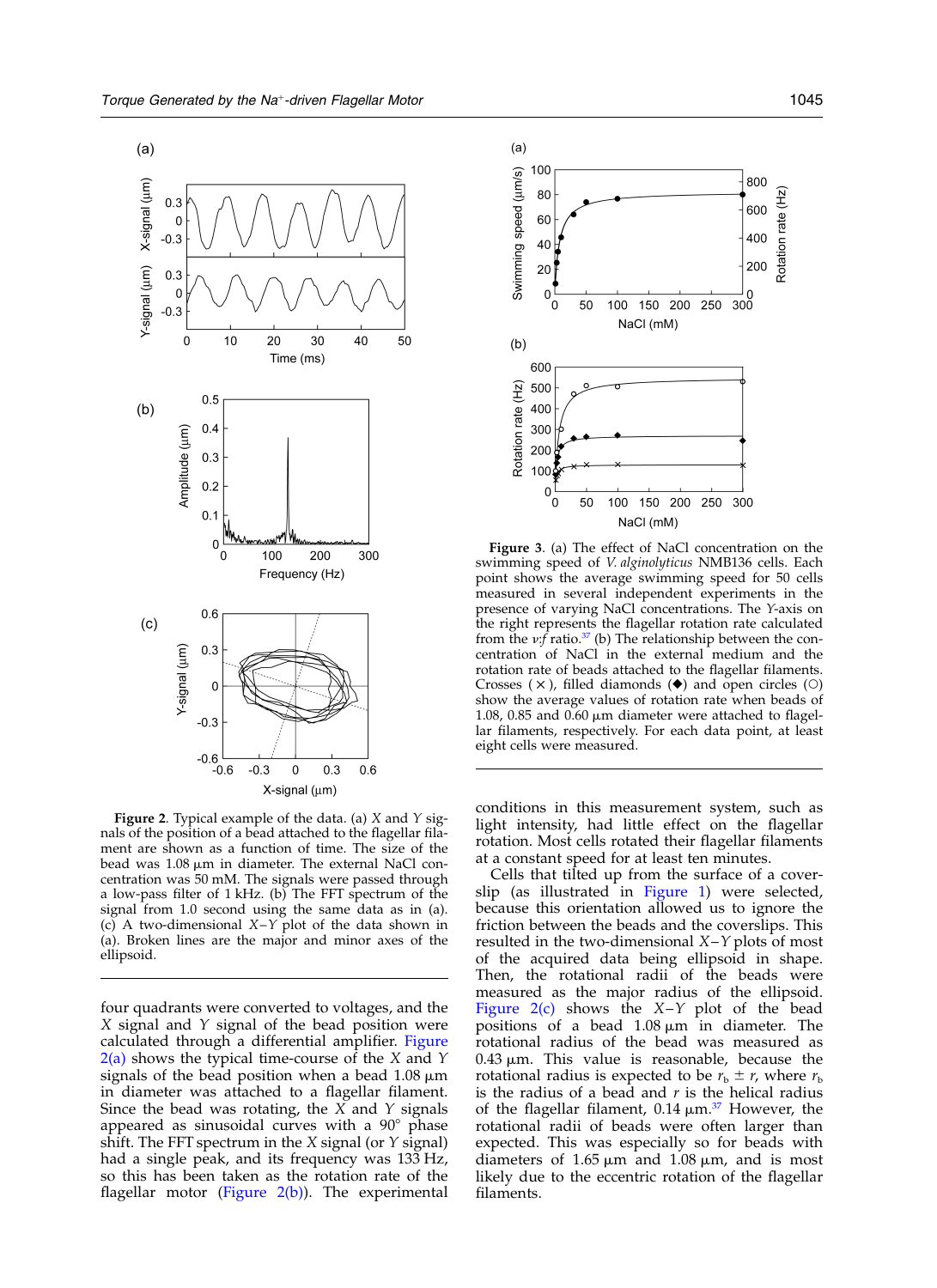<span id="page-3-0"></span>The effect of external NaCl concentrations on flagellar rotation

[Figure 3\(a\)](#page-2-0) shows the effect of external NaCl concentration on the swimming speed of NMB136 cells. NMB136 cells have a single polar flagellar motor, so the swimming speed should reflect the rate at which the flagellum rotates. Studies using laser dark-field microscopy reported that external concentration of NaCl affected the swimming speed and the flagellar rotation rate.<sup>[38](#page-8-0)</sup> The swimming speed and the flagellar rotation rate were measured simultaneously in V. alginolyticus.<sup>[37](#page-8-0)</sup> The relation between swimming speed  $(v)$  and flagellar rotation  $(f)$  can be defined by the equation:

$$
\nu \, (\mu m/s) = 0.113 \, (\mu m) \times f \, (1/s)
$$

The flagellar rotation rate expected using the  $v.f$ ratio is described in the Y-axis on the right of [Figure 3\(a\).](#page-2-0)

The flagellar rotation rates were measured using a bead assay in the presence of different concentrations of NaCl (Figure  $3(b)$ ). As the swimming speed, the rotation rate of the bead attached to the flagellar filament increased with the external NaCl concentrations and reached a maximum speed at a NaCl concentration of approximately 100 mM. The profile was basically the same for all beads used. The rotation rates at any NaCl concentration decreased with an increase in the bead size. For example, at high NaCl concentrations, the saturated or maximal rotation rates of beads  $0.60 \mu m$ ,  $0.85 \mu m$  and  $1.08 \mu m$  in diameter attached to the flagellar filament were 500 Hz, 250 Hz and 130 Hz, respectively. This indicates that beads exerted the load on the motor. These results suggest that in our measurement system, the rotation of the bead reflects flagellar rotation under various load conditions and that attaching a bead does not cause any effects except loads to flagellar rotation.

### The torque–speed relationship of  $Na^+$ -driven flagellar motors

In this study it was possible to estimate the generated torque of the Na<sup>+</sup>-driven flagellar motor. The generated torque of the motor (M) was calculated from the rotational frictional drag coefficient ( $f_r$ ) multiplied by the angular velocity ( $\omega$ ),  $M = f_{\rm r} \times \omega^{39}$  $M = f_{\rm r} \times \omega^{39}$  $M = f_{\rm r} \times \omega^{39}$  The rotational frictional drag coefficient was estimated from the sum of that resulting from the rotation of a bead  $(f_b)$  and a flagellar filament  $(f_i)$  (for more details see Materials and Methods). To study the generated torque over a wide range of speeds, the  $f_r$  value was changed from 0.5 pN nm s to 20 pN nm s by using beads of different sizes  $(0.46 - 1.65 \mu m)$  in diameter).

Figure 4(a) shows the torque–speed relationship of Na<sup>+</sup>-driven flagellar motors at a NaCl concentration of 50 mM. Each point, except the open diamond, represents a value of the generated torque measured from one cell. The symbols represent torque values from beads attached to the



Figure 4. (a) Torque–speed relationship at a NaCl concentration of 50 mM. Symbols represent the bead sizes as follows:  $\nabla$ , 1.65  $\mu$ m;  $\times$ , 1.08  $\mu$ m;  $\blacklozenge$ , 0.85  $\mu$ m;  $\triangle$ , 0.75  $\mu$ m;  $\circ$ , 0.60  $\mu$ m;  $\Box$ , 0.46  $\mu$ m; and  $\diamond$ , no bead attached. (b) The effect of NaCl concentration on the torque–speed relationship. Symbols and error bars indicate the average values and standard deviation for each size of a bead, respectively. Circles  $(\bullet)$ , triangles  $(\blacktriangle)$  and squares ( $\blacksquare$ ) are derived from experiments at NaCl concentrations of 50, 10 and 3 mM, respectively. At the concentrations of 10 and 3 mM NaCl, a bead  $0.46 \mu m$  in diameter was not used. (c) The relationship between the generated torque and NaCl concentration when a bead  $1.65 \mu m$  in diameter was attached to the flagellar filament. The horizontal scale is logarithmic.

flagellar filament having diameters of 1.65, 1.08, 0.85, 0.75, 0.60 and 0.46  $\mu$ m. The open diamond plotted in Figure  $4(a)$  was the generated torque without a bead attached to the filament and was calculated by using data of the rotation rates of flagellar filaments (Figure  $3(a)$ ). The torque generated between 0 Hz and 300 Hz was relatively constant at 3800 pN nm. In the high-speed region, the generated torque declined steeply. The torque– speed relationship of  $Na^+$ -driven flagellar motors in *V. alginolyticus* is similar to that of  $H^+$ -driven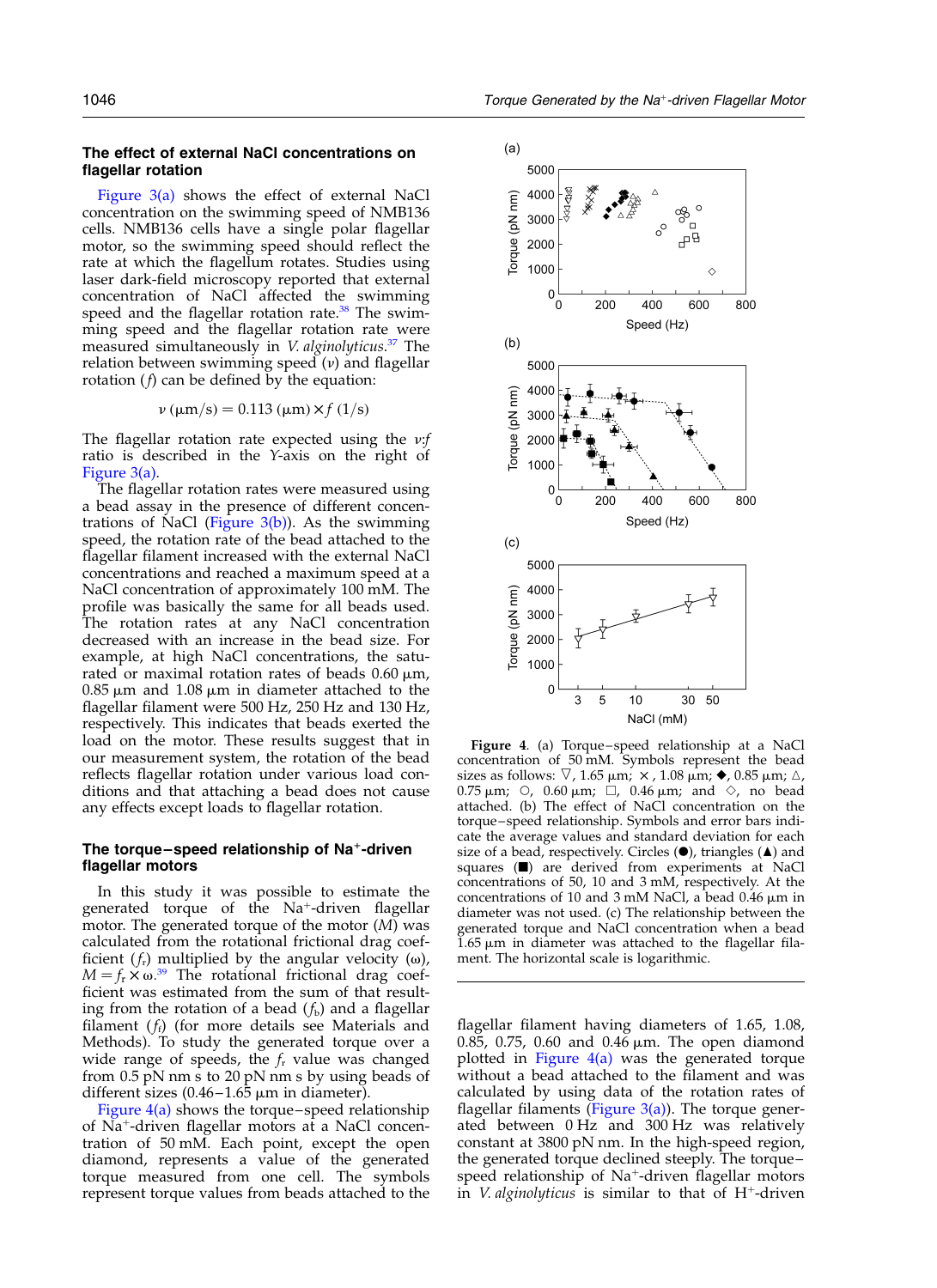motors in E. coli, although the flagellar rotation in V. alginolyticus is considerably faster than in E. coli.<sup>[33](#page-8-0)</sup> Next, the torque–speed relationship was measured at NaCl concentrations of 3, 10 and 50 mM [\(Figure 4\(b\)](#page-3-0)). These curves show similar trends in the presence of any concentrations of NaCl; that is, the generated torque was constant at low speeds and decreased in the high-speed region. However, both torque and speed decreased with decreasing external NaCl concentrations. The maximum torque, stall torque, is approximately 3800, 3000 and 2100 pN nm at NaCl concentrations of 50, 10 and 3 mM, respectively. The zero-torque speed estimated by extrapolating the values in the high-speed region was 710, 450 and 250 Hz in the presence of 50, 10 and 3 mM NaCl, respectively. The effect of the concentration of NaCl on the flagellar motor seems to be greater in the highspeed region. Figure  $4(c)$  shows the relationship between the generated torque and the external NaCl concentrations when a bead  $1.65 \mu m$  in diameter was attached to a flagellar filament. In this condition, the load exerted on the motor is very high, like that of the tethered cell. The torque generated by Na<sup>+</sup>-driven flagellar motors under high load conditions is a linear function of the logarithm of NaCl concentrations between 3 and 50 mM.

## **Discussion**

Many models of the rotational mechanism of the bacterial flagellar motor have been proposed to explain the relationship between the input and output of the motor. $40 - 45$  The input of the flagellar motor is considered to be the ion-motive force and the ion fluxes, and the output of the motor is characterized by its torque and rotation rate. In order to understand the mechanism of the motor, it is essential to know the relationship between the input and output in detail. Here, the rotation rate and the generated torque as outputs of the Na<sup>+</sup>-driven flagellar motor of V. alginolyticus were measured using a bead assay and the results obtained were compared to a simple kinetic model. Na<sup>+</sup>-driven motors are useful for modulating inputs of the motor as the rotation rate can be altered by changing the external NaCl concentration. A bead assay is a very effective method for detecting the rotation rates of flagellar motors using a conventional optical microscope equipped with a quadrant-type photodiode. The spherical bead is attached to a flagellar filament as a marker. In our system, beads larger than  $0.46 \mu m$  in diameter produced sufficient signal intensity to follow the position of the bead. This assay will also allow the switching mechanism of the flagellar motor to be investigated, since it measures not only the rotation rate but also the rotational direction.

The torque generated by the motor with a bead attached can be determined by the angular velocity of the motor times the viscous drag which can be calculated as the sum of the flagellar filament and the bead. The torque–speed relationship of the Na<sup>+</sup>-driven flagellar motor was estimated by changing the viscous drag on the motor, i.e. using beads of different sizes. At a NaCl concentration of 50 mM, the torque was relatively constant at 3800 pN nm at low speed (speeds up to  $\sim$  300 Hz). This value corresponds to the maximum torque values obtained for E. coli,  $(6300 \text{ pN nm}^{46})$  $(6300 \text{ pN nm}^{46})$  $(6300 \text{ pN nm}^{46})$ or  $4500 \text{ pN nm}^{47}$ , and for Streptococcus  $(3000 \text{ pN nm}^{24})$  $(3000 \text{ pN nm}^{24})$  $(3000 \text{ pN nm}^{24})$ . In the high-speed region, the generated torque decreased steeply. This pattern observed in the torque–speed curve of V. alginolyticus was similar to that shown in E. coli.<sup>[26,33](#page-7-0)</sup> These results suggest that the mechanism of torque generation in  $Na<sup>+</sup>$ -driven flagellar motors is similar to that in  $H^+$ -driven motors, although the charged residues essential for the interaction between the stator and rotor seem to be different.<sup>[13,14](#page-7-0)</sup>

It is thought that the bacterial flagellar motor is rotated by the sum of the torque generated by independently functioning force-generating units in both  $H^+$  and Na<sup>+</sup>-driven motors.<sup>[9,10,48](#page-7-0)</sup> The number of force-generating units of Na<sup>+</sup>-driven flagellar motors was estimated to be five to nine units in alkalophilic Bacillus using a photoreactive inhibitor of a sodium channel<sup>[48](#page-8-0)</sup> and five to eight units in V. alginolyticus using the same reagent (our unpublished results). From the experimental results (3000 pN nm at 500 Hz in the presence of 50 mM NaCl; [Figure 4\(b\)\)](#page-3-0), the maximum power of each unit can be estimated to be at least  $1.0 \times 10^6$  pN nm s<sup>-1</sup> even when eight units are involved in torque generation, where the output of the power is defined as torque multiplied by the angular velocity. This value is larger than that obtained in *E. coli*,  $1.75 \times 10^5$  pN nm s<sup>-1</sup>.<sup>[32](#page-8-0)</sup>

When external NaCl concentrations were changed, the torque–speed relationships in the presence of any NaCl concentration showed similar trends (the torque was constant in the low speed region and declined steeply in the high speed region). The NaCl concentration had a great influence on the values of the torque and rotation rate obtained in the torque–speed curve [\(Figure](#page-3-0)  $4(b)$ ). The effect of the concentrations of the coupling ion on torque–speed curves of V. alginolyticus was different from those of E. coli. The curves for E. coli did not change even when the external environment had a pH value in the range pH 4.7– 8.8.[49](#page-8-0) The difference in the effect of the coupling ion on the torque–speed relationship between V. alginolyticus and E. coli is possibly derived from the difference not in the mechanism of flagellar motors but in the cell homeostasis when the concentration of the external coupling ion is varied. In E. coli when the external pH is varied the cells can maintain the cytoplasmic pH value, but the pmfs do not change considerably by adjusting their membrane potential. $50$  In the cells that have  $Na<sup>+</sup>$ -driven motors, the membrane potential of the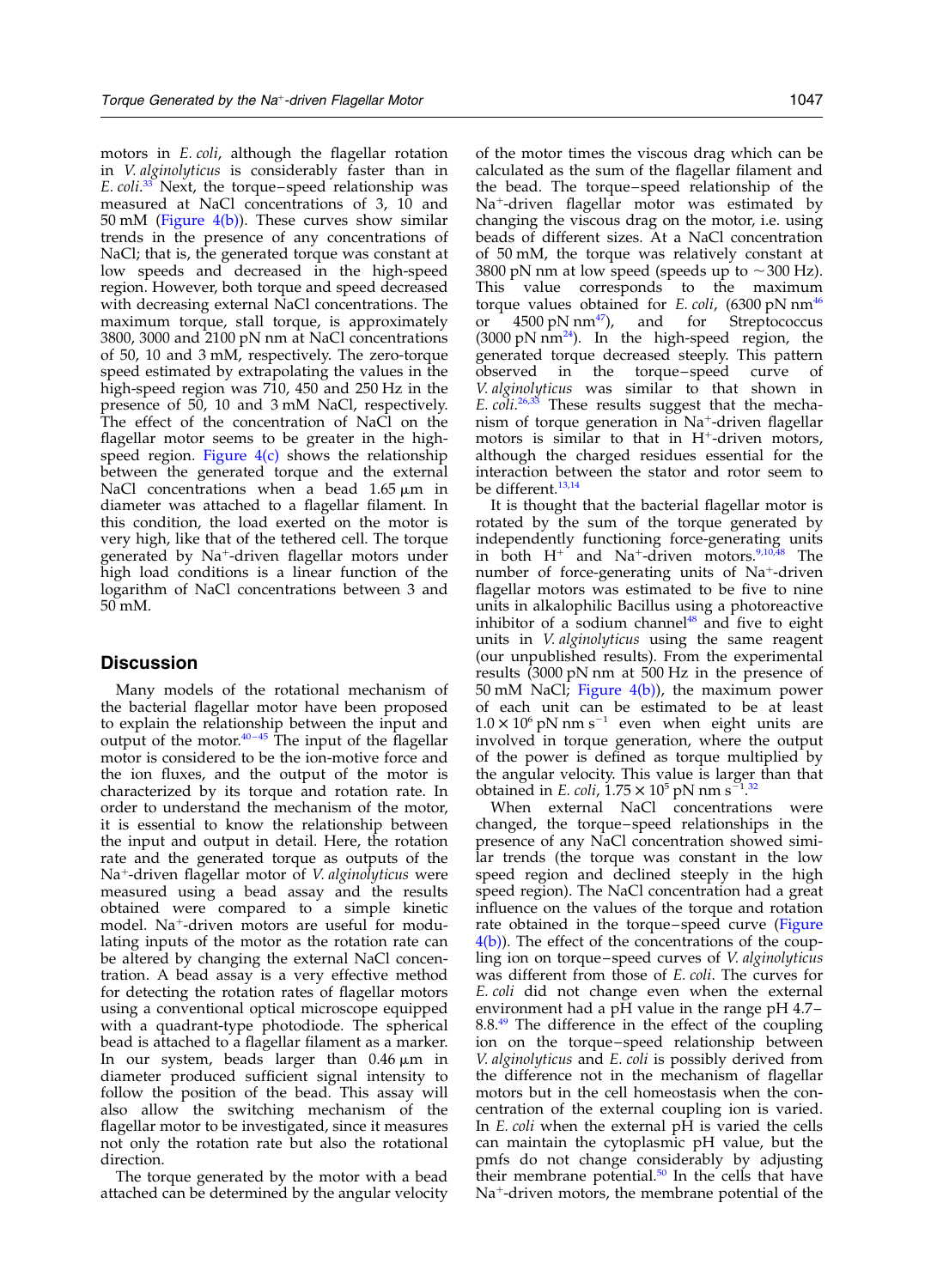cells,  $\Delta \Psi$  is almost independent of the external Na<sup>+</sup> concentration.[51,52](#page-8-0) However, there are conflicting reports on whether the cytoplasmic  $Na<sup>+</sup>$  concentration of cells increases linearly with the external  $Na<sup>+</sup>$  concentration<sup>[52](#page-8-0)</sup> or remains constant at 30 mM.[51](#page-8-0) The exact effect that the external concentrations of NaCl have on the cytoplasmic  $Na<sup>+</sup>$  concentration is unknown. However, the effect of the external NaCl concentration on the cytoplasmic  $Na<sup>+</sup>$  concentration could be predicted. Using tethered cells of Streptococcus under high load conditions, the generated torque of the flagellar motor was a linear function of the pmf.<sup>53</sup> We applied this result to the  $Na<sup>+</sup>$ -driven motors in our system; that is, the generated torque was applied as a linear function of:

$$
smf=\Delta\Psi-59\;log[Na^+]_{out}/[Na^+]_{in}
$$

where  $[Na^+]_{out}$  and  $[Na^+]_{in}$  are the external and cytoplasmic  $Na<sup>+</sup>$  concentrations, respectively. At high loads the generated torque was a linear function of the logarithm of the NaCl concentration (Figure  $4(c)$ ). Therefore, it is likely that the cytoplasmic  $Na<sup>+</sup>$  concentrations remain stable even when the external NaCl concentrations vary.

These experimental results were then simulated using a simple kinetic model in an attempt to demonstrate the effect of  $Na<sup>+</sup>$  concentration on the torque–speed curve. $44,46$  The Na<sup>+</sup>-driven flagellar motor was reported to have both external and cyto-plasmic Na<sup>+</sup> binding sites.<sup>[54](#page-8-0)</sup> [Figure 4\(b\)](#page-3-0) shows that the effect of the concentration of NaCl on the flagellar motor is greater in the high-speed region. These results suggest that the association and dissociation of  $Na<sup>+</sup>$  on the binding sites limit the kinetic cycle. Thus, the four-state model proposed by Iwazawa et al.<sup>[46](#page-8-0)</sup> was adopted with some modifications. This model takes into consideration the external and cytoplasmic concentrations of  $Na<sup>+</sup>$ (Figure 5(a)). As in the study by Iwazawa et al., $46$ we have also assumed the four-state model as follows. (1) Each force-generating unit of the motor has binding sites for  $Na<sup>+</sup>$  on both sides of the membrane. (2) Binding sites are non-charged carriers and move both in backward and forward directions with a transmembrane rate constant,  $k_0$ . (3) Charged carriers move with a rate constant,  $k_A$ or  $k_B$ , and participate in torque generation. When  $M_o$ ·Na<sup>+</sup> is transformed to  $M_i$ ·Na<sup>+</sup> with a rate constant  $k_A$ , an external sodium ion is transported into the cytoplasm. Consequently the rotor rotates with a given angle,  $\phi$ , and generates torque. (4) As for all reactions a reverse reaction can occur.

In this simulation, the step angle,  $\phi$ , was assumed to be fixed under any condition. When the rotor rotates one revolution, the influx of  $Na<sup>+</sup>$ through the multiple force generating units  $(n_{\rm u} = 8 \text{ units})$  can be defined as  $2\pi n_{\rm u}/\phi$ . In this study, the net flux was taken to be 1000 ions per revolution, the value measured for Streptococcus.<sup>[55](#page-8-0)</sup> Figure 5(b) shows the result of the simulation using the values described above, when [Na<sup>+</sup>]<sub>in</sub> and  $\Delta \Psi$ 



Figure 5. (a) A kinetic model for the cyclic reaction in the bacterial flagellar motor. When a  $Na<sup>+</sup>$  in the external medium flows into the cytoplasmic medium, the procedure is as follows. (i)  $\overrightarrow{A}$  Na<sup>+</sup> in the external medium binds to site  $M_{o}$ , which faces the external medium, with the rate constant,  $k_1$ , and forms  $M_0$ ·Na<sup>+</sup>; (ii) the charged carrier,  $M_o$ ·Na<sup>+</sup>, moves across the membrane with the rate constant,  $k_{A}$ , and transforms into  $M_i$ ·Na<sup>+</sup>; (iii)  $M_i$ ·Na<sup>+</sup> releases Na<sup>+</sup> with the rate constant,  $k_4$ , and to form M<sub>i</sub>; (iv)  $M_i$  returns to the initial state  $M_0$  with the rate constant,  $k_0$ . As for all reactions, a reverse reaction may also occur. The transition across the cytoplasmic membrane of a non-charged carrier is determined by the absolute rate constant,  $\bar{k}_0$ . The transition rate constants of charged carriers,  $k_A$  and  $k_B$ , are given by  $k_A = k_0 \exp\{-\left(\frac{M\phi}{n_u} + \frac{e\Delta\Psi}{2kT}\right)\}$  and  $k_B = k_0 \exp\{\left(\frac{M\phi}{n_u} + \frac{e\Delta\Psi}{2kT}\right\}$ .  $k_{\text{B}}=k_0 \exp\{(M\phi/n_{\text{u}}+e\Delta\Psi)/2kT\},\$ respectively, where  $k$  is the Boltzmann constant,  $e$  is the charge of an ion,  $T$  is the absolute temperature,  $M$  is the generated torque,  $n_u$  is the number of torque generators,  $\overline{\Delta \Psi}$  is the membrane potential and  $\phi$  is the angle moved in one cycle. In this simulation, it has been assumed that the kinetic cycle is in a steady-state. Steady-state occupancy probabilities ( $[M_o]$ ,  $[M_i]$ ,  $[M_o \cdot Na^+]$ ,  $[M_i \cdot Na^+]$ ) were calculated from four equations assuming that the time change to each state is zero. The net rate of the mechano-chemical cycle  $(k_c)$  is given by  $k_c =$  $k_A$ [M<sub>o</sub>·Na<sup>+</sup>] –  $k_B$ [M<sub>i</sub>·Na<sup>+</sup>], and the rotation rate of the flagellar motor is calculated from  $k_{\text{C}}\phi/2\pi$ . See the text, Iwazawa et al.<sup>[46](#page-8-0)</sup> and Berry & Berg<sup>[44](#page-8-0)</sup> for details. (b) Simulation of the dependence of the external NaCl concentration on the torque–speed relationship. Symbols are the same as used for  $\overrightarrow{Figure 4(b)}$ . Parameters used to reproduce the experimental results are as follows;  $k_0 = 5.0 \times 10^5 \,\mathrm{s}^{-1}$ ,  $k_1 = k_3 = 6.0 \times 10^7 \,\mathrm{M}^{-1} \,\mathrm{s}^{-1}$  and  $k_2 = k_4 = 6.0 \times 10^5 \,\mathrm{s}^{-1}.$ 

are 30 mM and  $-150$  mV, respectively. This model can explain the essential features of the effect of NaCl concentration on the torque–speed relationship using the appropriate parameters of the rate constants. Since the values of all rate constants in this simulation, translation, association and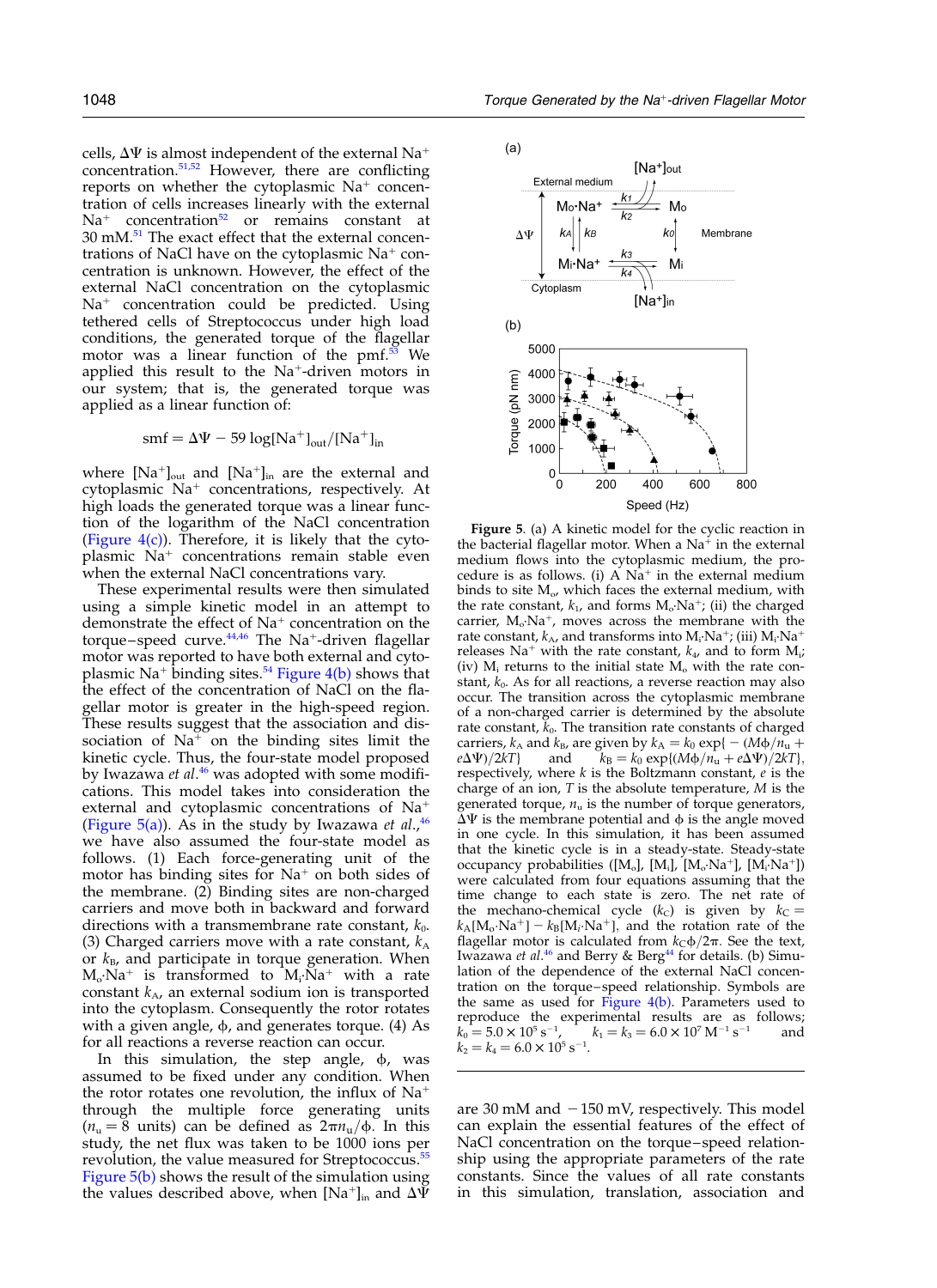dissociation of  $Na^{+}$ , are in a similar range, it is likely that all kinetic steps could be rate limiting in this cycle. In other words, the steps of the association and dissociation of the coupling ions are essential processes. The simplified model that considered smf as an input could not reproduce the effect of the external  $Na^+$  concentration on the torque–speed relationship in our results, because this model predicts that the external  $Na<sup>+</sup>$  concentration seldom had an affect in the high-speed region. Thus, it is necessary not only to consider the simple gradients but also the absolute concentration of the coupling ion when the models of the flagellar rotation are proposed, as predicted by Yoshida et al.<sup>[54](#page-8-0)</sup> and Minamino et al.<sup>[56](#page-8-0)</sup> However, in the high-speed region, although the generated torque decreased steeply in our experimental results, a vertical slope in the torque–speed curve was observed in the four-state model. Results from electrorotation studies show that the larger rotation rates were observed when the larger torque was applied to the flagellar motor in a counter-clockwise direction.[26](#page-7-0) In our simulations, even when an external force is applied to the flagellar motor, forcing it to rotate in a counterclockwise direction, the rotation rate does not increase more than the zero-torque speed. Two possibilities can explain this problem. One is that all steps in the four-state model depend on the term of the generated torque, as shown by Berry & Berg[.44](#page-8-0) The slope of torque–speed curve in the high-speed region is more sensitive to the weak torque-dependent transitions. In the four-state model, if all transitions contribute to torque generation, the change in slope of the generated torque will be shallower in the high-speed region. The second possibility is that the angle moved in one cycle,  $\phi$ , should be changeable according to the generated torque. If the step angle,  $\phi$ , generated in the high-speed region is larger than in the low-speed one, as observed in muscle contraction,<sup>[57](#page-8-0)</sup> then the torque–speed curve obtained here and in the study of electrorotation could also be explained by the four-state kinetic model. Thus, it is very important when considering the mechanism of the flagellar motor rotation to determine the rotational angle of the single processes and the effect of the load being exerted on the motor. From now on, we will need to develop a measurement system with high enough sensitivity to detect such fine movements.

## Materials and Methods

#### Bacterial strains and the experimental media

A smooth-swimming mutant of V. alginolyticus, strain NMB136, was used in this study.<sup>[34](#page-8-0)</sup> Cells were cultured to the late logarithmic phase at  $30^{\circ}$ C in VPG medium (1% (w/v) polypeptone, 0.4% (w/v) K2HPO4, 3% (w/v) NaCl,  $0.5\%$  (w/v) glycerol). The swimming speed and the flagellar rotation rates of the cells were measured in TMN medium (50 mM Tris–HCl (pH 7.5), 5 mM  $MgCl<sub>2</sub>$ ,  $5 \text{ mM}$  glucose,  $300 \text{ mM}$  NaCl + KCl). Measurements were performed after the cells were suspended in the TMN medium with the appropriate experimental NaCl concentration for at least 30 minutes.

#### Preparation of poly-L-lysine modified beads and immobilization of cells

Carboxylated beads were incubated in 5 mg/ml poly-L-lysine (P-7890; Sigma Chemical Co.) in 0.4 M KOH solution on ice for three hours. The beads were centrifuged and washed repeatedly in TMN medium (0 mM NaCl) and stored on ice. The rotational frictional drag coefficient of the motor was changed by using beads of different sizes. Beads with diameters of, 1.65, 1.08, 0.75 (Polysciences), 0.85, 0.60 (Bangs Laboratories) and  $0.46 \mu m$  (Molecular Probes) were used. The cell suspension was mixed with diluted poly-L-lysine modified beads and introduced into the flow cell. To detect flagellar rotation, cells, which had a single bead attached to the filament and were immobilized to the surface of a cleaned coverslip, were selected.

#### Measurement of flagellar rotation

An inverted microscope (IX70; Olympus, Japan) with a phase-contrast objective (UplanApo  $\times 60$ , NA 1.4; Olympus, Japan) was used for following flagellar rotation. The microscope was placed on an air-damping table (TDIS-189LA; Herz, Japan). The microscope specimen could be moved by between  $\sim$ 1 nm and 10 mm using a hydraulic micromanipulator (MHW-103; Narishige, Japan) with a handmade piezo-electric stage moved by piezo stacks (AE0203D08; TOKIN, Japan). The phase-contrast image of the bead, which was attached to a flagellar filament, was projected onto the face of a quadrant-type photodiode (S-6242; Hamamatsu Photonics, Japan), which was placed in the image plane of the camera port of the microscope, coupled to a differential amplifier (OP711; Sentec, Japan). The bead positions were recorded at a sampling rate of 48 kHz by a DAT recorder (RD-125T; TEAC, Japan), and analysed offline by using DADiSP software (DSP Development Corp.). The acquired data were passed through a digital recursive Chebyshev type 1 low-pass filter of adequate bandwidth according to the rotation rate of a bead. The rotation rate of a motor was computed from a peak in the FFT spectrum of a bead position  $(X \text{ or } Y \text{ channel})$ , and the rotational radius of a bead was measured from a major radius of the ellipsoid in the X–Y plot. Conversion voltage to displacement was calibrated by using a piezo-electric stage. All experiments were performed at  $25^{\circ}$ C.

#### Calculation of the generated torque

The generated torque of the motor (M) was calculated from its rotational frictional drag coefficient  $(f_r)$  multiplied by the angular velocity ( $\omega$ ),  $M = f_r \times \omega$ .  $f_r$  was estimated from the sum of the rotational frictional drag coefficient resulting from the rotation of the bead  $(f<sub>b</sub>)$ and the flagellar filament  $(f_f)$ .  $f_b$  and  $f_f$  were calculated  $as:38$ 

$$
f_b=8\pi\eta r_b^3+6\pi\eta r_b r_r^2
$$

$$
f_{\rm f} = 2\pi L r^2 (2p^2 + 4\pi^2 r^2) \eta / \{ (p^2 + 4\pi^2 r^2)(\ln(2p/d) - 0.5) \}
$$

Here,  $r<sub>b</sub>$  is the radius of a bead,  $r<sub>r</sub>$  is the rotational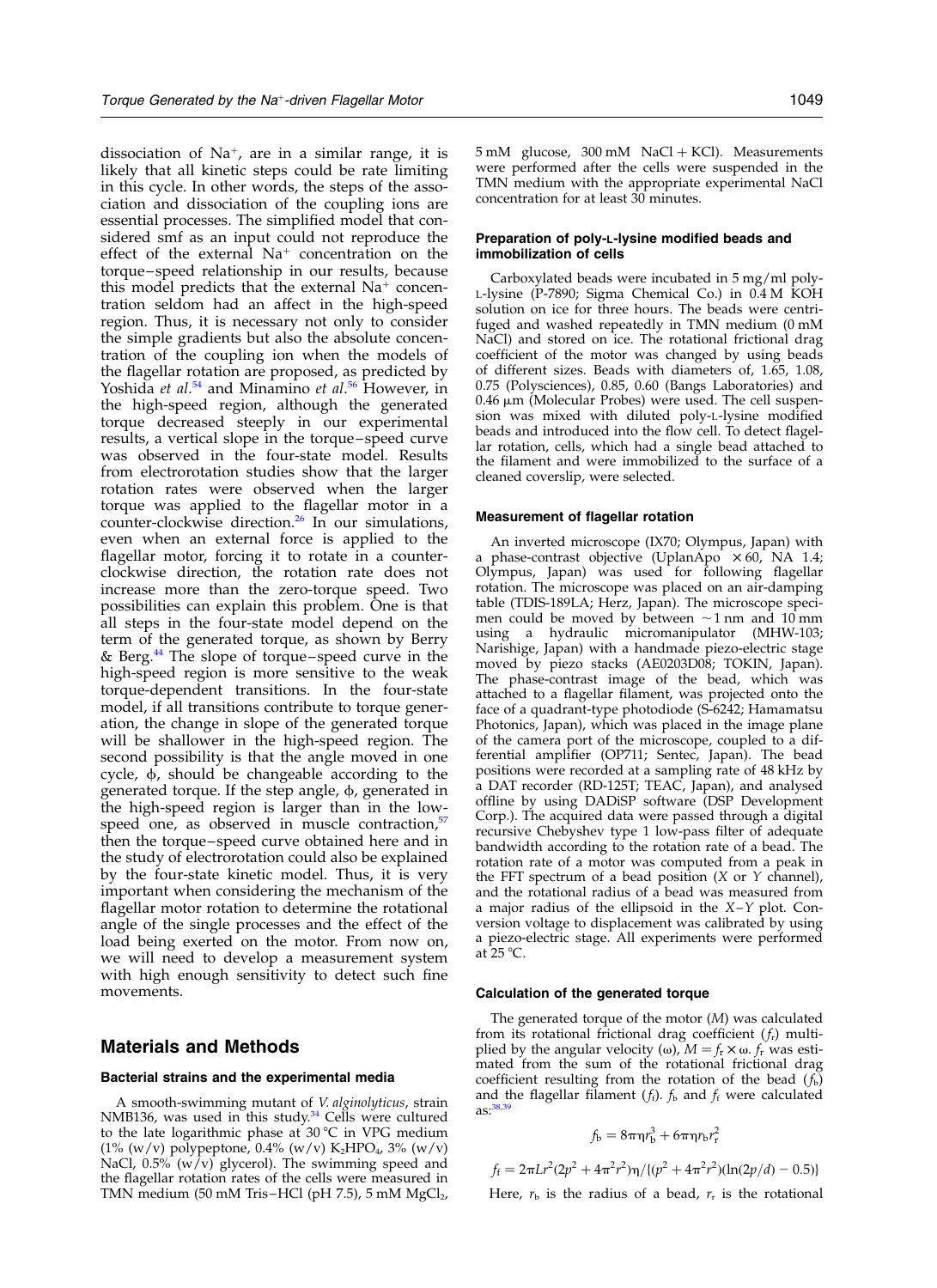<span id="page-7-0"></span>radius of a bead,  $L = 5.02 \mu m$  is the length of a filament,  $d = 0.016 \mu m$  is the radius of a filament,  $r = 0.14 \mu m$  is the helical radius,  $p = 1.58 \mu m$  is the helical pitch. *L*, *d*, *r* and  $p$  of *V. alginolyticus* are values measured with TEM.<sup>[37](#page-8-0)</sup>  $\eta = 9.6 \times 10^{-4}$  Pa s is the viscosity of the motility medium.

# Acknowledgements

We thank Toshio Yanagida for kindly arranging for Y.S. to work on this project; Fumio Oosawa, Richard Berry, Tohru Minamino and Keiichi Namba for discussions; Jan West and Yoshiharu Ishii for critically reading the manuscript. This work was supported, in part, by grants-in-aid for scientific researches from the Ministry of Education, Science and Culture of Japan (to M.H. and A.I.) and from the JSPS Research Fellowship for Young Scientists (to Y.S.).

# **References**

- 1. Berg, H. C. & Anderson, R. A. (1973). Bacteria swim by rotating their flagellar filaments. Nature, 245, 380–382.
- 2. Manson, M. D., Tedesco, P., Berg, H. C., Harold, F. M. & van der Drift, C. (1977). A protonmotive force drives bacterial flagella. Proc. Natl Acad. Sci. USA, 74, 3060–3064.
- 3. Matsuura, S., Shioi, J. & Imae, Y. (1977). Motility in Bacillus subtilis driven by an artificial protonmotive force. FEBS Letters, 82, 187–190.
- 4. Hirota, N., Kitada, M. & Imae, Y. (1981). Flagellar motors of alkalophilic Bacillus are powered by an electrochemical potential gradient of Na<sup>+</sup>. FEBS Letters, **132**, 278-280.
- 5. Macnab, R. M. (1996). Flagella and motility. In Escherichia coli and Salmonella (Neidhardt, F. C., ed.), pp. 123–145, American Society for Microbiology, Washington, DC.
- 6. Blair, D. F. (1995). How bacteria sense and swim. Annu. Rev. Microbiol. 49, 489–522.
- 7. Lloyd, S. A., Tang, H., Wang, X., Billings, S. & Blair, D. F. (1996). Torque generation in the flagellar motor of Escherichia coli: evidence of a direct role for FliG but not for FliM or FliN. J. Bacteriol. 178, 223–231.
- 8. Francis, N. R., Sosinsky, G. E., Thomas, D. & Derosier, D. J. (1994). Isolation, characterization and structure of bacterial flagellar motors containing the switch complex. J. Mol. Biol. 235, 1261–1270.
- 9. Block, S. M. & Berg, H. C. (1984). Successive incorporation of force-generating units in the bacterial rotary motor. Nature, 309, 470–472.
- 10. Blair, D. F. & Berg, H. C. (1988). Restoration of torque in defective flagellar motors. Science, 242, 1678–1681.
- 11. Lloyd, S. A. & Blair, D. F. (1997). Charged residues of the rotor protein FliG essential for torque generation in the flagellar motor of Escherichia coli. J. Mol. Biol. 266, 733–744.
- 12. Zhou, J. D. & Blair, D. F. (1997). Residues of the cytoplasmic domain of MotA essential for torque generation in the bacterial flagellar motor. J. Mol. Biol. 273, 428–439.
- 13. Zhou, J. D., Lloyd, S. A. & Blair, D. F. (1998). Electrostatic interactions between rotor and stator in the bacterial flagellar motor. Proc. Natl Acad. Sci. USA, 95, 6436–6441.
- 14. Yorimitsu, T., Sowa, Y., Ishijima, A., Yakushi, T. & Homma, M. (2002). The systematic substitutions around the conserved charged residues of the cytoplasmic loop of Na<sup>+</sup>-driven flagellar motor component PomA. J. Mol. Biol. 320, 403–413.
- 15. McCarter, L. L. (2001). Polar flagellar motility of the Vibrionaceae. Microbiol. Mol. Biol. Rev. 65, 445–462.
- 16. Yorimitsu, T. & Homma, M. (2001). Na<sup>+</sup>-driven flagellar motor of Vibrio. Biochim. Biophys. Acta, 1505, 82–93.
- 17. Okunishi, I., Kawagishi, I. & Homma, M. (1996). Cloning and characterization of motY, a gene coding for a component of the sodium-driven flagellar motor in Vibrio alginolyticus. J. Bacteriol. 178, 2409–2415.
- 18. Okabe, M., Yakushi, T., Kojima, M. & Homma, M. (2002). MotX and MotY, specific components of the sodium-driven flagellar motor, colocalize to the outer membrane in Vibrio alginolyticus. Mol. Microbiol. 46, 125–134.
- 19. Okabe, M., Yakushi, T., Asai, Y. & Homma, M. (2001). Cloning and characterization of motX, a Vibrio alginolyticus sodium-driven flagellar motor gene. J. Biochem. 130, 879–884.
- 20. Asai, Y., Kawagishi, I., Sockett, E. & Homma, M. (1999). Hybrid motor with the  $H^+$ - and Na<sup>+</sup>-driven components can rotate Vibrio polar flagella by using sodium ions. J. Bacteriol. 181, 6322–6338.
- 21. Caplan, S. R. & Karaivanov, M. (1993). The bacterial flagellar motor. Int. Rev. Cytol. 147, 97-164.
- 22. Berry, R. M. & Armitage, J. P. (1999). The bacterial flagella motor. Advan. Microb. Physiol. 41, 291–337.
- 23. Silverman, M. & Simon, M. I. (1974). Flagellar rotation and the mechanism of bacterial motility. Nature, 249, 73–74.
- 24. Lowe, G., Meister, M. & Berg, H. C. (1987). Rapid rotation of flagellar bundles in swimming bacteria. Nature, 325, 637–640.
- 25. Washizu, M., Kurahashi, Y., Iochi, H., Kurosawa, O., Aizawa, S., Kudo, S. et al. (1993). Dielectrophoretic measurement of bacterial motor characteristics. IEEE Trans. Ind. Appl. 29, 286–294.
- 26. Berg, H. C. & Turner, L. (1993). Torque generated by the flagellar motor of Escherichia coli. Biophys. J. 65,  $2201 - 2216$ .
- 27. Kudo, S., Magariyama, Y. & Aizawa, S.-I. (1990). Abrupt changes in flagellar rotation observed by laser dark-field microscopy. Nature, 346, 677–680.
- 28. Kamimura, S. (1987). Direct measurement of nanometric displacement under an optical microscope. Appl. Optics, 26, 3425–3427.
- 29. Svoboda, K., Schmidt, C. F., Schnapp, B. J. & Block, S. M. (1993). Direct observation of kinesin stepping by optical trapping interferometry. Nature, 365, 721–727.
- 30. Finer, J. T., Simmons, R. M. & Spudich, J. A. (1994). Single myosin molecule mechanics: piconewton forces and nanometre steps. Nature, 368, 113-119.
- 31. Ishijima, A., Kojima, H., Funatsu, T., Tokunaga, M., Higuchi, H., Tanaka, H. & Yanagida, T. (1998). Simultaneous observation of individual ATPase and mechanical events by a single myosin molecule during interaction with actin. Cell, 92, 161–171.